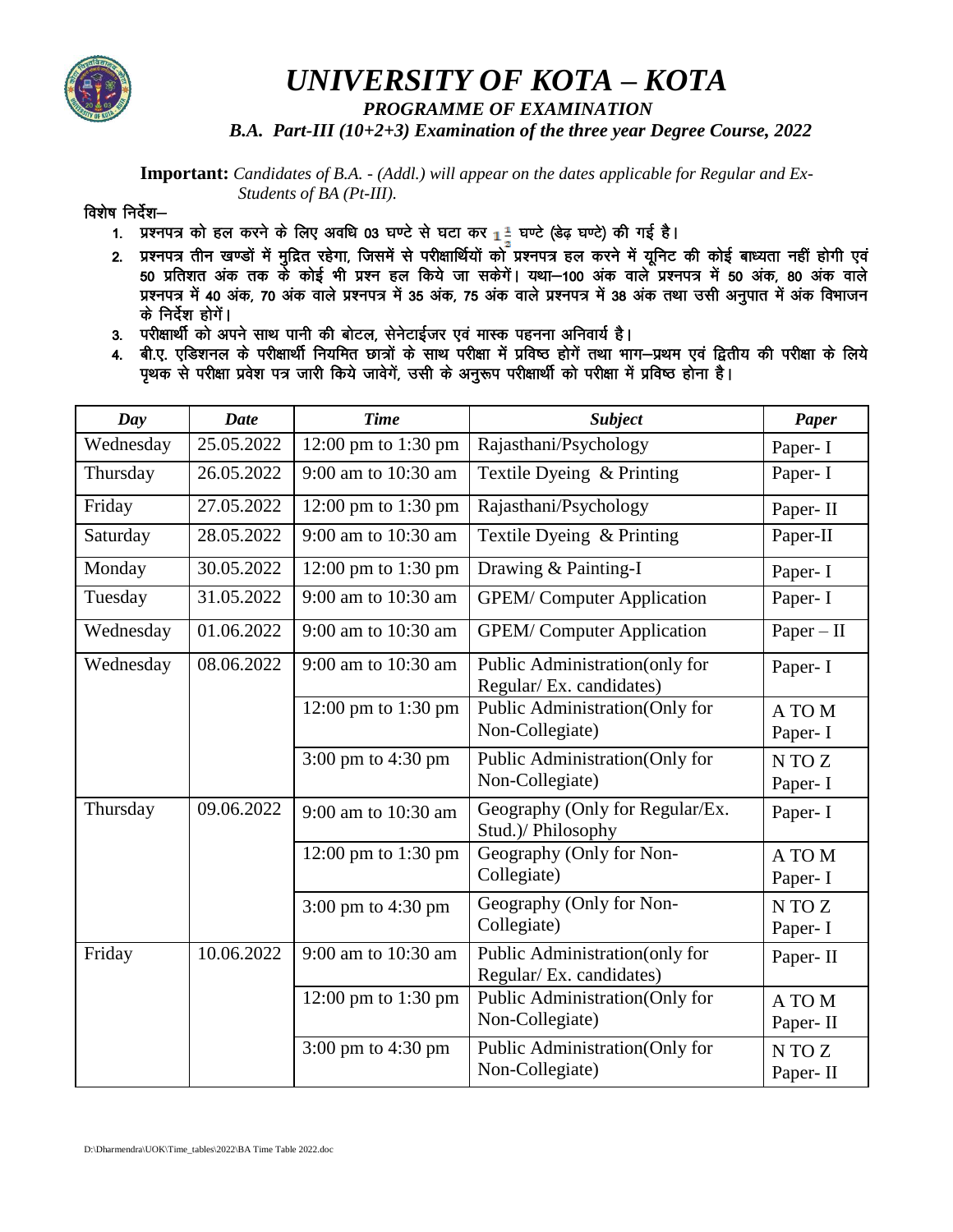| Saturday  | 11.06.2022 | 9:00 am to 10:30 am | Hindi Litt. (only for Regular/ Ex.<br>candidates)/ Urdu / Sindhi | Paper- I           |
|-----------|------------|---------------------|------------------------------------------------------------------|--------------------|
|           |            | 12:00 pm to 1:30 pm | Hindi Litt.(Only for Non-Collegiate)                             | A TO M<br>Paper- I |
|           |            | 3:00 pm to 4:30 pm  | Hindi Litt.(Only for Non-Collegiate)                             | N TO Z<br>Paper- I |
| Monday    | 13.06.2022 | 12:00 pm to 1:30 pm | <b>English Literature</b>                                        | Paper-I            |
| Tuesday   | 14.06.2022 | 9:00 am to 10:30 am | Geography (Only for Regular/Ex.<br>Stud.)/ Philosophy            | Paper-II           |
|           |            | 12:00 pm to 1:30 pm | Geography (Only for Non-<br>Collegiate)                          | A TO M<br>Paper-II |
|           |            | 3:00 pm to 4:30 pm  | Geography (Only for Non-<br>Collegiate)                          | N TO Z<br>Paper-II |
| Wednesday | 15.06.2022 | 12:00 pm to 1:30 pm | Sanskrit                                                         | Paper- I           |
| Thursday  | 16.06.2022 | 9:00 am to 10:30 am | Hindi Litt. (only for Regular/ Ex.<br>candidates)/ Sindhi/Urdu   | Paper-II           |
|           |            | 12:00 pm to 1:30 pm | Hindi Litt.(Only for Non-Collegiate)                             | A TO M<br>Paper-II |
|           |            | 3:00 pm to 4:30 pm  | Hindi Litt.(Only for Non-Collegiate)                             | N TO Z<br>Paper-II |
| Friday    | 17.06.2022 | 12:00 pm to 1:30 pm | <b>English Literature</b>                                        | Paper-II           |
| Monday    | 20.06.2022 | 9:00 am to 10:30 am | Sociology (only for Regular/ Ex.<br>candidates)                  | Paper- I           |
|           |            | 12:00 pm to 1:30 pm | Sociology (Only for Non-Collegiate)                              | A TO M<br>Paper- I |
|           |            | 3:00 pm to 4:30 pm  | Sociology (Only for Non-Collegiate)                              | N TO Z<br>Paper- I |
| Tuesday   | 21.06.2022 | 12:00 pm to 1:30 pm | Sanskrit                                                         | Paper-II           |
| Wednesday | 22.06.2022 | 9:00 am to 10:30 am | Sociology (only for Regular/ Ex.<br>candidates)                  | Paper-II           |
|           |            | 12:00 pm to 1:30 pm | Sociology (Only for Non-Collegiate)                              | A TO M<br>Paper-II |
|           |            | 3:00 pm to 4:30 pm  | Sociology (Only for Non-Collegiate)                              | N TO Z<br>Paper-II |
| Thursday  | 23.06.2022 | 12:00 pm to 1:30 pm | Economics / Indian Music                                         | Paper- I           |
| Friday    | 24.06.2022 | 9:00 am to 10:30 am | Political Science (only for Regular/<br>Ex. candidates)          | Paper- I           |
|           |            | 12:00 pm to 1:30 pm | Political Science (Only for Non-<br>Collegiate)                  | A TO M<br>Paper- I |
|           |            | 3:00 pm to 4:30 pm  | Political Science (Only for Non-<br>Collegiate)                  | N TO Z<br>Paper- I |
| Saturday  | 25.06.2022 | 12:00 pm to 1:30 pm | Economics                                                        | Paper-II           |